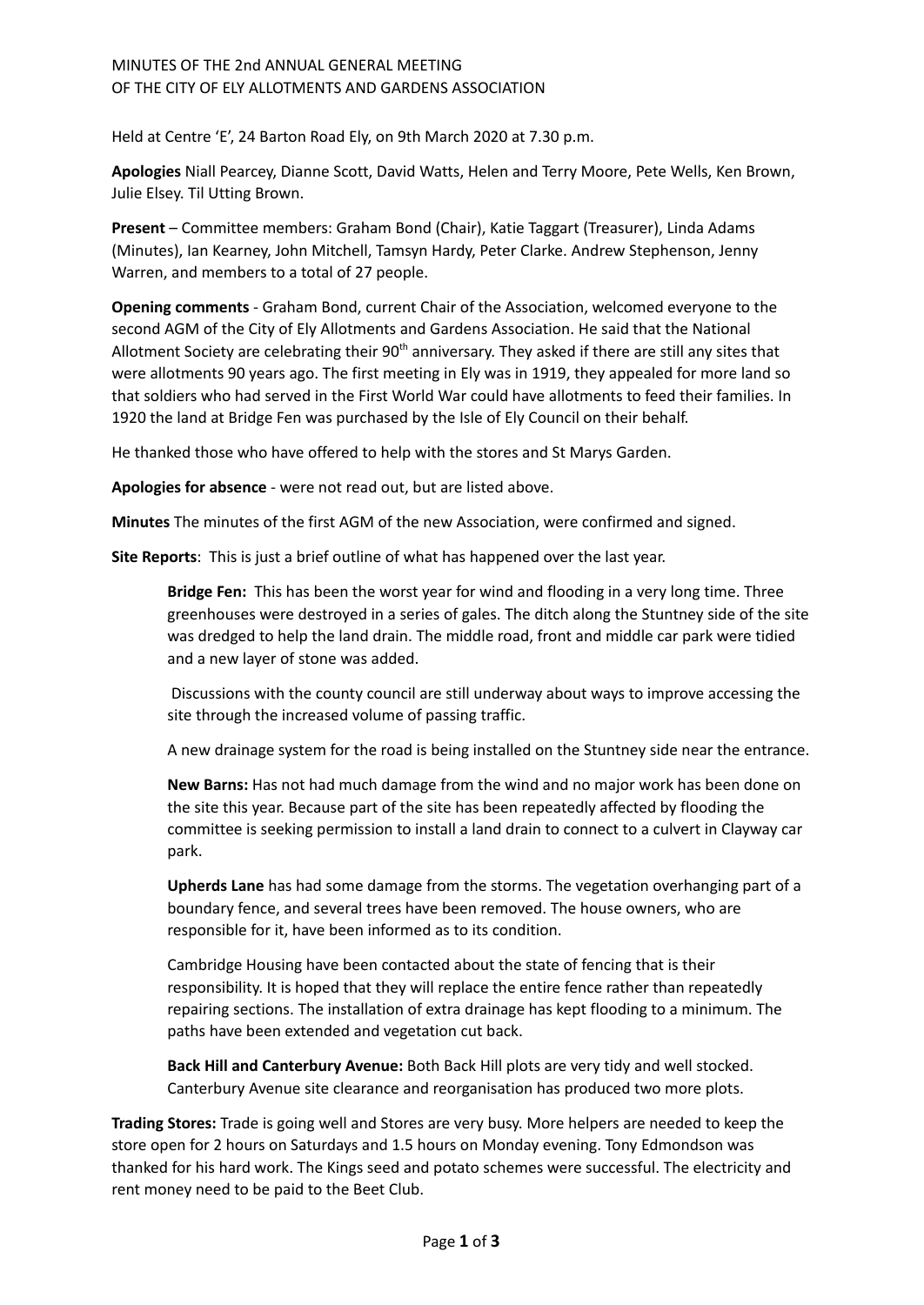## MINUTES OF THE 2nd ANNUAL GENERAL MEETING OF THE CITY OF ELY ALLOTMENTS AND GARDENS ASSOCIATION

**St. Mary's Garden:** Volunteers are needed to help with dead heading the flowers, weeding and tidying up. Replanting was delayed this year because the beacon was lit for VE day.

**Treasurer's report:** The full year report will be done when the Stores stocktake has been completed. She thanked Tony Edmondson for stepping in and sorting things out and helping with the potatoes. The insurance certificate has been received and will be copied and displayed on in the Stores.

**Election of officers;** The Chair introduced the officers and explained that the committee is composed of allotment site reps and former members of the horticultural society so that all interests are catered for. He asked if anyone would like to join the committee**.**

The current officers are Graham Bond, (chair), Ken Brown (Vice chair), Katy Taggart (Treasurer), Linda Adams (Secretary).

No-one else has come forward to stand as an officer. The current officers have all indicated that they are prepared to continue.

It was proposed and carried unanimously that they be elected to serve for another year.

**Honoraria -** An honorarium is an ex gratia payment, i.e., a payment made, without the giver recognizing themselves as having any liability or legal obligation, to a person for his or her services in a volunteer capacity or for services for which fees are not traditionally required.

The decision to award them was made some years ago at an AGM by members of the Allotment Association and has been voted to continue at every AGM since then.

Following a discussion, it was decided that the Honoraria be awarded to the officers for giving their time and expertise. Since much of the Secretary's work is now being done on the web, half of the Secretary's honoraria should be awarded to the Webmaster.

It was proposed that the award should be Chair £500, Treasurer £200, Webmaster £200, Secretary £200.

This was carried unanimously.

**Allotment rents.** Rents for the 2019-2020 season were

| Plot Size in Poles. | Standard | Pensioner |
|---------------------|----------|-----------|
| Less than 5         | £21.00   | £18.00    |
| Between 5 and 9.9   | £26.00   | £22.00    |
| Between 10 and 14.9 | £31.00   | £26.00    |
| Between 15 and 19.9 | £43.00   | £36.00    |
| Between 20 and 29.9 | £54.00   | £45.00    |
| Between 30 and 39.9 | £77.00   | £63.00    |

As before: Tenants with multiple plots will pay for the total size of the plots they rent.

Leisure gardeners' membership fee remains at £5.00.

Following a steep rise in allotments rents some years ago it was decided that the rents would rise by small amounts every year by RPI rounded up to the nearest 50p.

It was suggested from the floor that as we have money in the bank the rents could be frozen for the year.